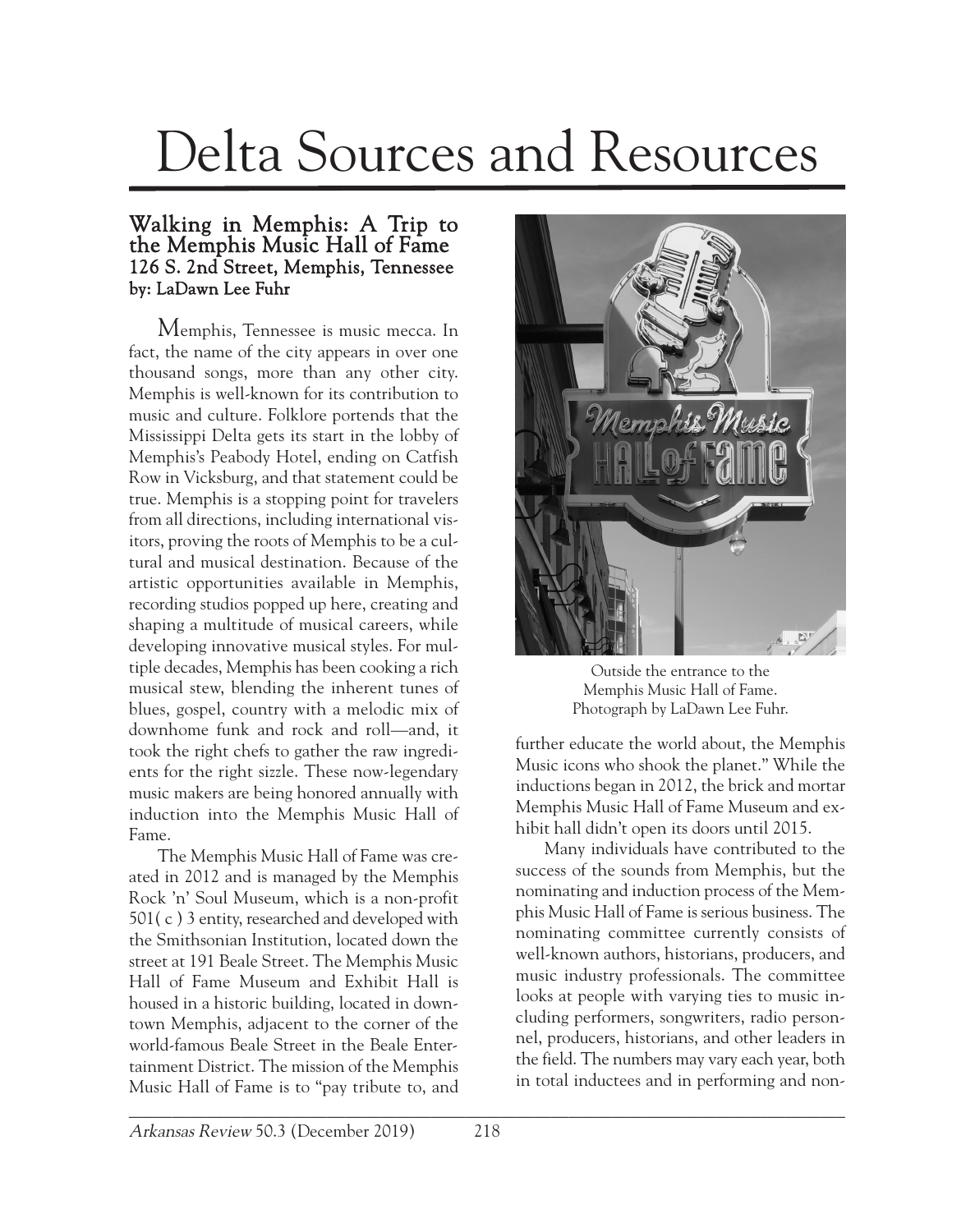performing status. A person's or entity's overall ties to the Memphis community, in addition to their overall impact on the world, are other considerations for inclusion in the Memphis Music Hall of Fame. The annual induction ceremony is both reverent with the honors and rollicking with the live performances and special guests. Each honoree receives the Mike Curb Award, also known as "The Mike," named after music visionary Mike Curb. Curb and his Curb Family Foundation are among the important contributors to the Memphis Music Hall of Fame.

With the 2019 induction ceremony, eightytwo Memphis music pioneers have been installed into the Memphis Music Hall of Fame, and their stories can be found in the museum and exhibit hall. The first class of twenty-five, included studio heads Sam Phillips of Sun Records, brother and sister entrepreneurs Estelle Axton and Jim Stewart of Stax Records, blues legends W.C. Handy and B.B. King, rock and roll stars Elvis Presley and Jerry Lee Lewis, radio disc jockey Dewey Phillips, soul sensations The Staple Singers, Otis Redding, Al Green, and Isaac Hayes, studio band Booker T. and the MGs, and many more. Subsequent inductions included American Sound Studio founder Chips Moman, musical powerhouses The Memphis Horns, The Memphis Boys, and Hi Rhythm Section, music legends Aretha Franklin, Tina Turner, Steve Cropper, Johnny Cash, Carl Perkins, Roy Orbison, Howlin' Wolf, Charlie Rich, and "Cowboy" Jack Clement. The entire list to date is a veritable who's who of the architects of modern music and can be viewed on The Memphis Music Hall of Fame website.

Even the real estate neighbors in The Memphis Music Hall of Fame building are unique icons of music—the Hard Rock Café, and Lansky Brothers Clothiers, a famous retail landmark in Memphis who would later add "Clothier to the King" to its credentials because of Elvis Presley's notable dedication to the brand that began when he would admire the clothing in the window. Mr. Lansky took a chance on the young singer and let him open an account for his wardrobe, beginning a lifetime alliance between the clothier and "The King." The building also has a storied past, adding to the ambiance of deep history associated here on many levels. The building once served as a destination for horses and carriage repair, evidenced by the ramps going into the exhibit hall.

Walking into the Memphis Music Hall of Fame Museum and Exhibit Hall is a welcoming delight. Whether musicphile or novice, the excitement of the journey is evident through the vivid displays and clear lighting. Every exhibit is plainly marked and outlined, guiding the participant through each presentation of artist, studio, or event, as if they are flipping through the pages of a glorious book on Memphis music. The artifacts tell a story of the inductees and their contribution to the world of music, originating in the Bluff City of Memphis. From Isaac Hayes' mahjong set, Elvis Presley's early briefcase cell phone, or the tape machines that made Hi Records and Ardent Studios literally sing, the Memphis Music Hall of Fame Museum will have something of interest for everyone who visits. Scattered throughout are interactive stations with music history and listening centers together with interviews and music, "generously delivered by the FedEx Corporation." Memphis music plays throughout the building, adding to the overall experience of seeing Memphis music heritage firsthand.

The Memphis Music Hall of Fame Museum also showcases new music. Playing on a screen sponsored by the Mike Curb Foundation are new artists to the Memphis music scene. Bands like Marcella and her Lovers, who combine their Memphis and Louisiana Roots to create swamp soul, or the Motel Mirrors, an Americana duo with deep roots and a modern sound who continue the generations-old tradition of keeping Memphis music alive and vibrant. Other featured performers include Valerie June, a multi-instrumentalist singer-songwriter per